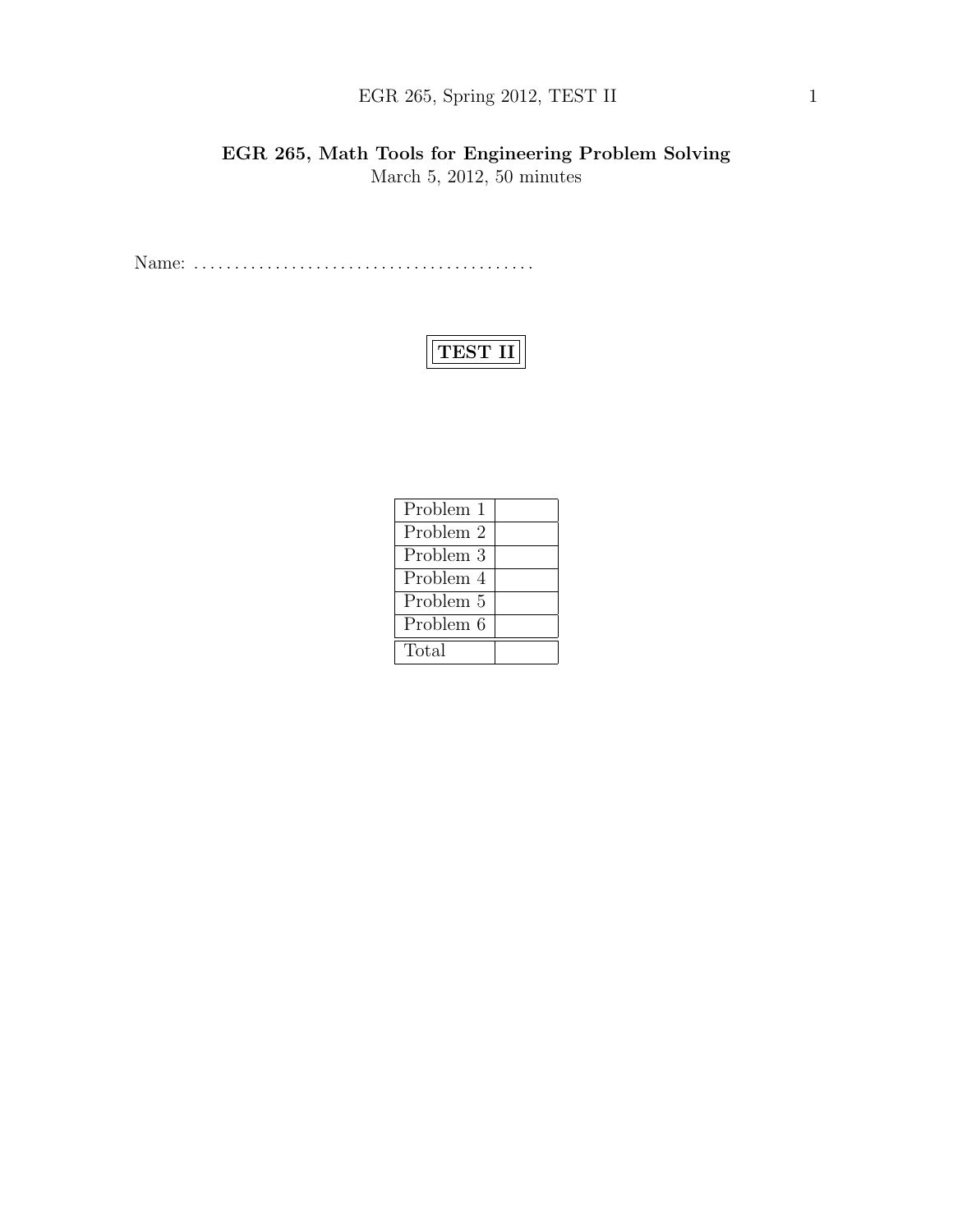### Problem 1 (20 points)

Solve the initial value problem

$$
y'' + 4y' + 4y = 0, \quad y(0) = -3, \quad y'(0) = 1.
$$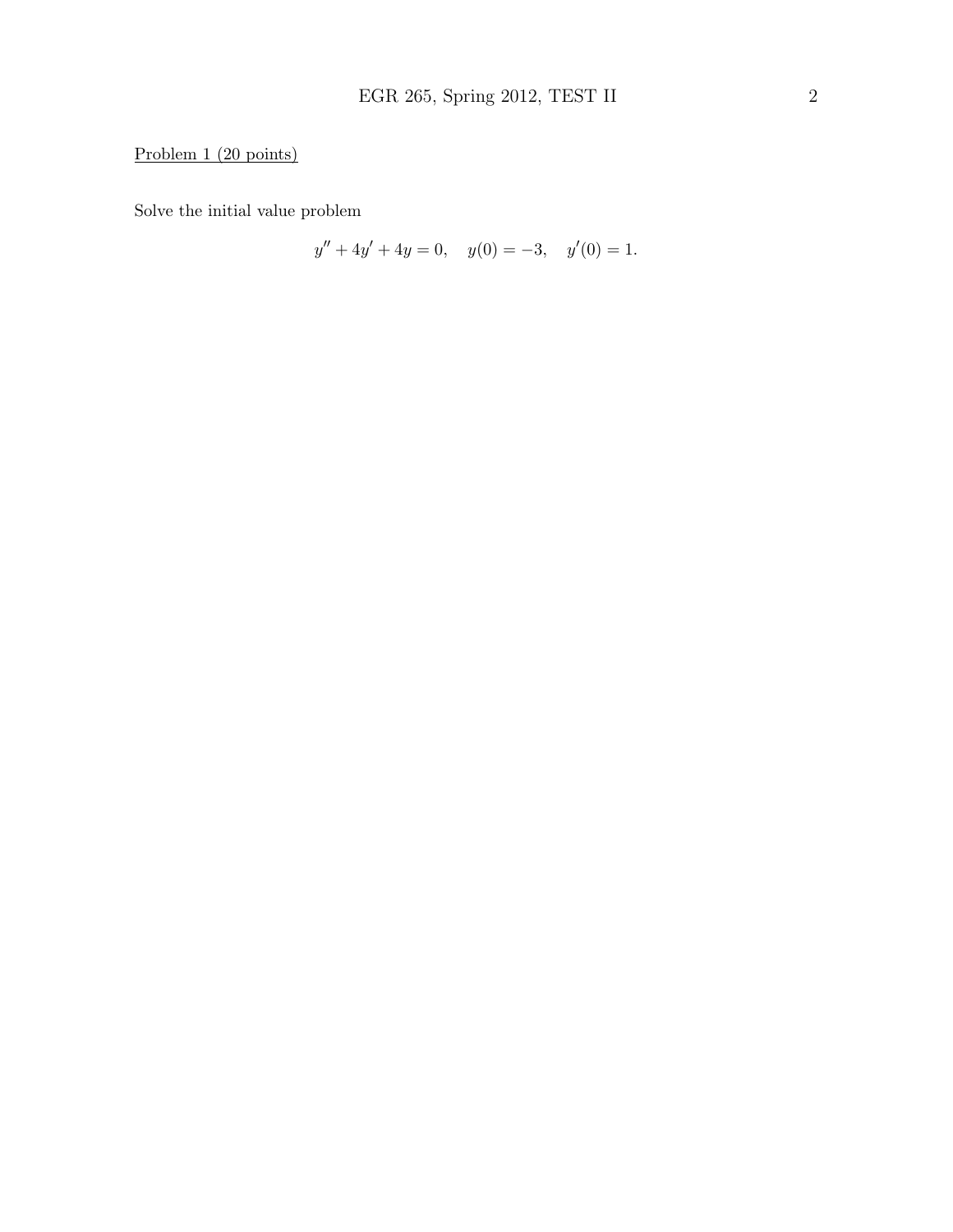### Problem 2 (20 points)

Find the general solution of

$$
y'' - 2y' + 5y = 5x.
$$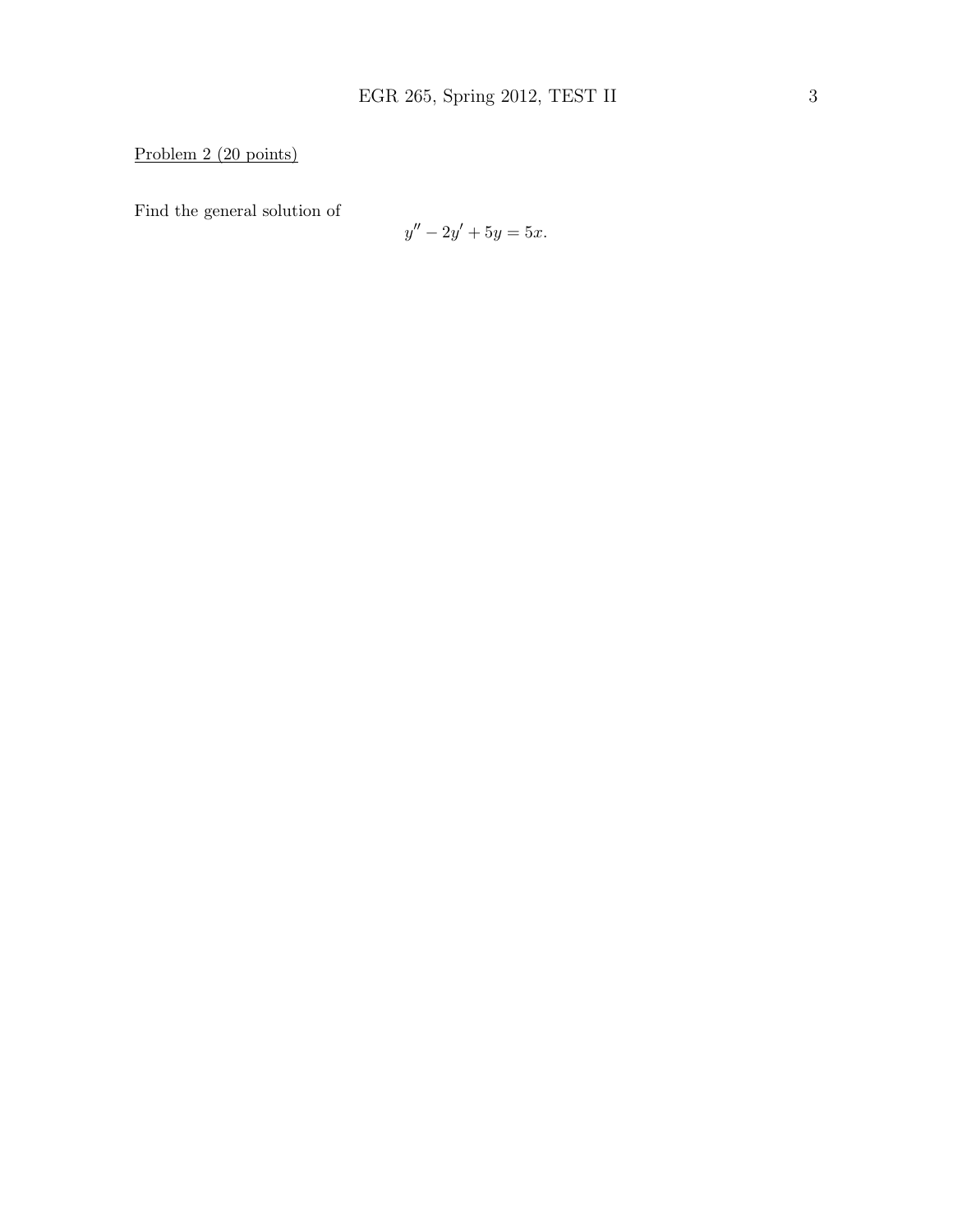Problem 3 (20 points)

Find the general solution of

$$
y'' + y' - 2y = 2e^x.
$$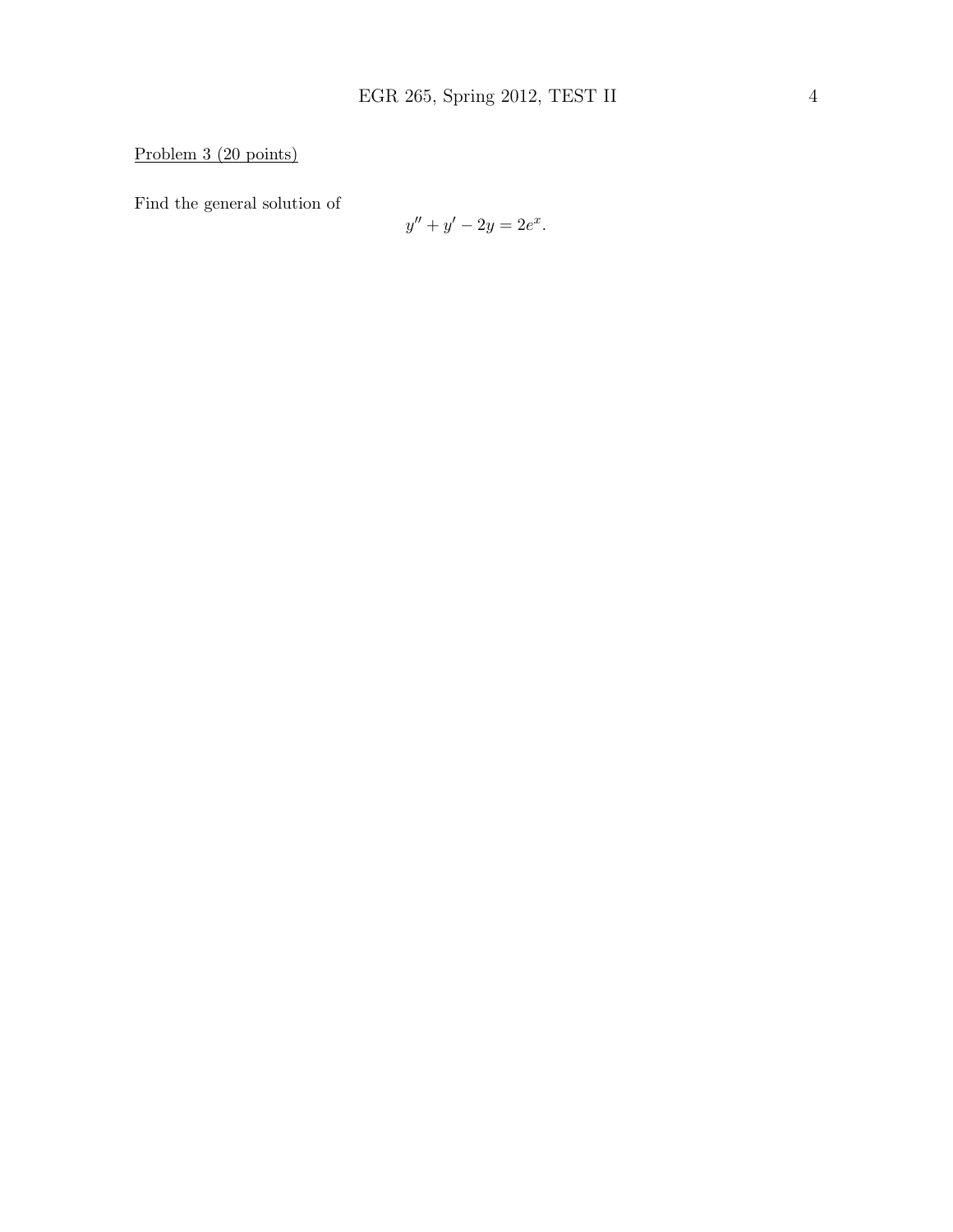#### Problem 4 (20 points)

An 8 pound weight stretches an undamped spring by 6 inches.

(a) Working in English units, find the value of the spring constant  $k$  in  $\frac{1}{k}$  and the mass m of the weight in slugs.

(b) Find the equation of motion if the mass is released from the equilibrium position at an upwards velocity of 2 ft/sec. Assume here that the positive x-direction is oriented downwards.